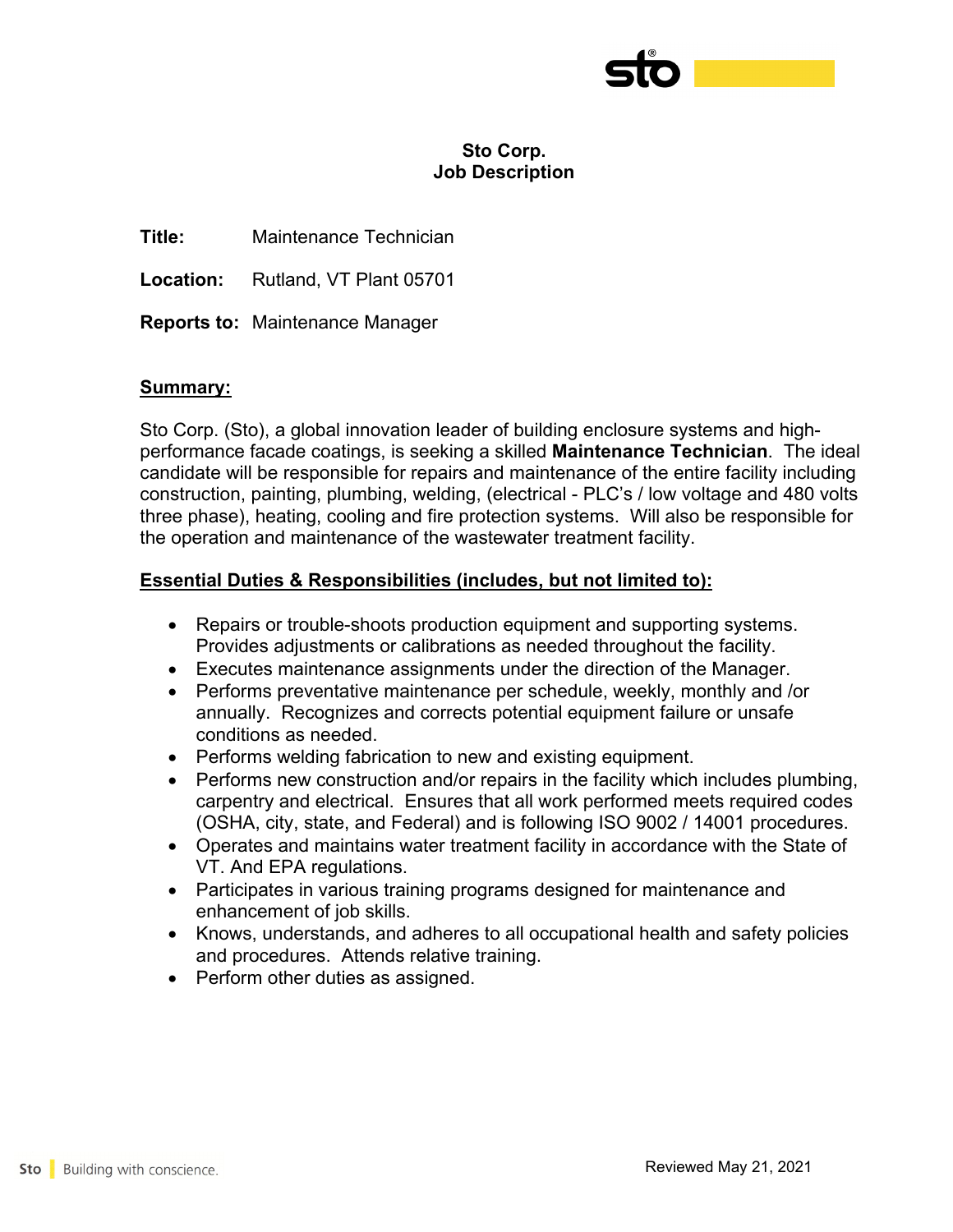

## **Education & Experience:**

- High school diploma or equivalent required.
- 4 6 years of relevant experience in an Industrial Maintenance environment.

## **Knowledge & Skills:**

- Strong mechanical and electrical aptitude.
- General plumbing experience.
- Ability to understand and read mechanical, hydraulic, electrical, and pneumatic blueprints.
- Familiar with industrial wastewater treatment practices.
- Familiar with ALL OSHA, NFPA, and EPA practices and policies.
- Understand, practice, and enforce safe work practices related to respiratory protection, elevated work platforms, fall protection, control of hazardous energy (lock out/tag out), fire protection systems, electrical safety, and hoists. Fork trucks operation welding cutting, and brazing operations, confined space entry, PPE, and employee Right to Know.
- Excellent basic math skills required.
- Proficiency using Microsoft 365 (Word, Excel, PowerPoint, Project) and SAP.
- Excellent interpersonal skills and team building experience.
- Ability to operate and repair heavy machinery.
- Able to communicate effectively both orally and in writing.
- Attention to detail.
- Strong organizational skills.
- Self-motivated individual willing to take the initiative.

## **Physical Demands:**

**The characteristics listed below are representative of the physical demands required by an individual to successfully perform the essential duties of this position. Reasonable accommodations may be made to enable individuals with disabilities to perform the essential duties.**

- While performing the duties of this job, the employee is regularly required to stand; walk; stoop, kneel, crouch or crawl; use hands to finger, handle, or feel objects, tools, or controls; talk and/or hear.
- Occasionally required to sit.
- The employee must frequently lift and/or move up to 70 pounds and occasionally handle up to 100 pounds with assistance.
- Specific vision abilities required by this job include close vision, distance vision, peripheral vision, depth perception, and the ability to adjust focus.